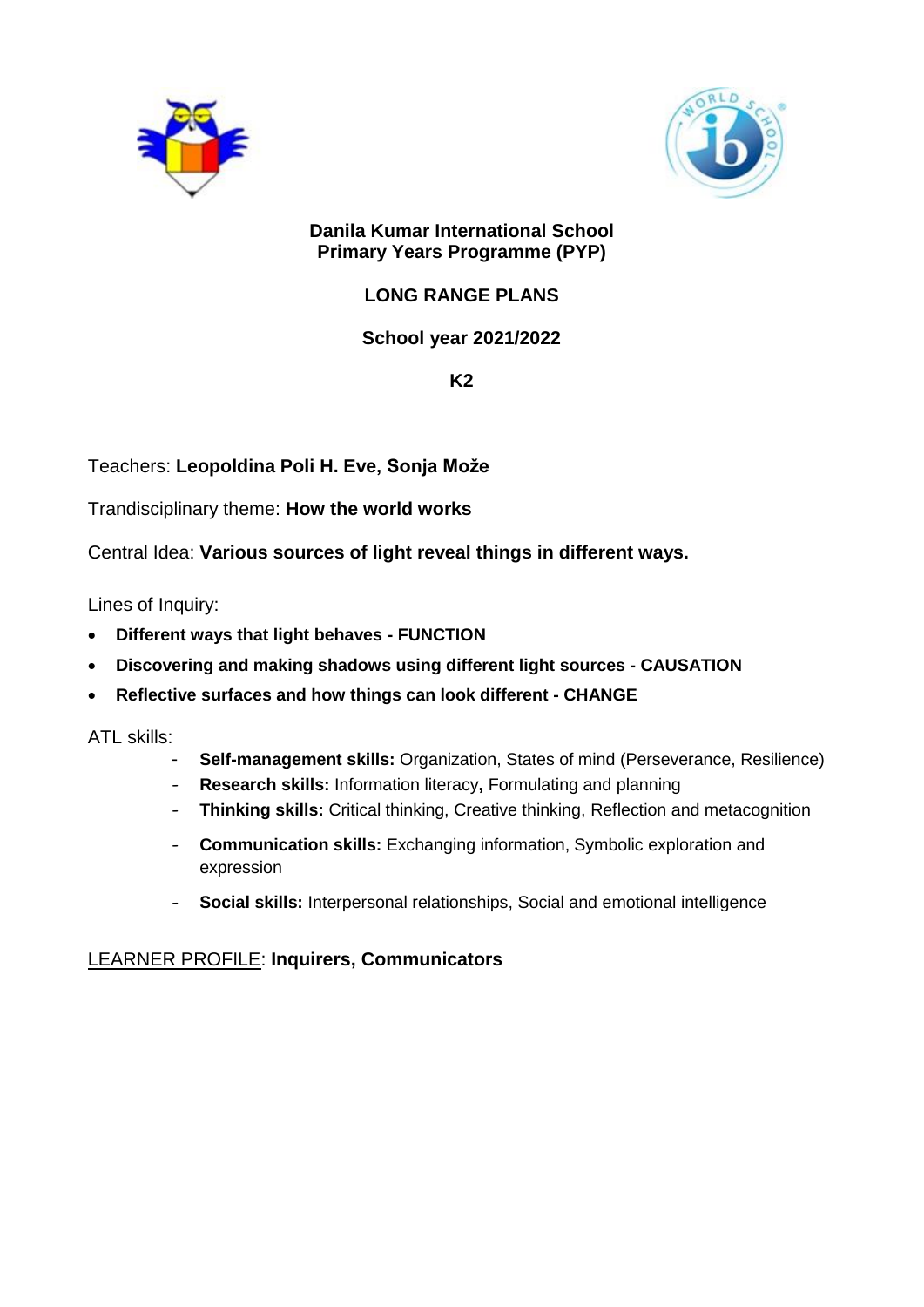## **Taught within the Unit of Inquiry – learning through language (English)**

### **WRITTEN LANGUAGE**

READING

- participate in guided reading and read-aloud situations
- read simple, familiar words
- begin to match spoken words to simple familiar written words

#### WRITING

- read and reread their own written texts for themselves and others
- use simple sentence structures
- show knowledge of names or sounds of the letters of the alphabet

## **ORAL LANGUAGE**

LISTENING

- identify differences in letter sounds,
- distinguish the beginning and ending of words,

### **SPEAKING**

- use language to connect new experiences to what they already know,
- ask questions and start to give appropriate answers,

## **VISUAL LANGUAGE**

VIEWING AND PRESENTING

- applying skills to search for, record and present information from variety of texts,
- to use a range of communication media to present information,
- interpret information provided in advertisements,

### **Taught within the Unit of Inquiry – learning through mathematics NUMBER**

- use the language of mathematics to compare quantities, for example, more, less, first, second.
- use simple fraction names in real-life situations.

## **DATA HANDLING**

discuss chance in daily events (impossible, maybe, certain).

### **MEASUREMENT**

.

- understand that attributes of real objects can be compared and described, for example, longer, shorter, heavier, empty, full, hotter, colder
- describe observations about events and objects in real-life situations

## **PATTERN AND FUNCTION**

• extend and create patterns.

### **SPACE AND SHAPE**

 describe position and direction, for example, inside, outside, above, below, next to, behind, in front of, up, down.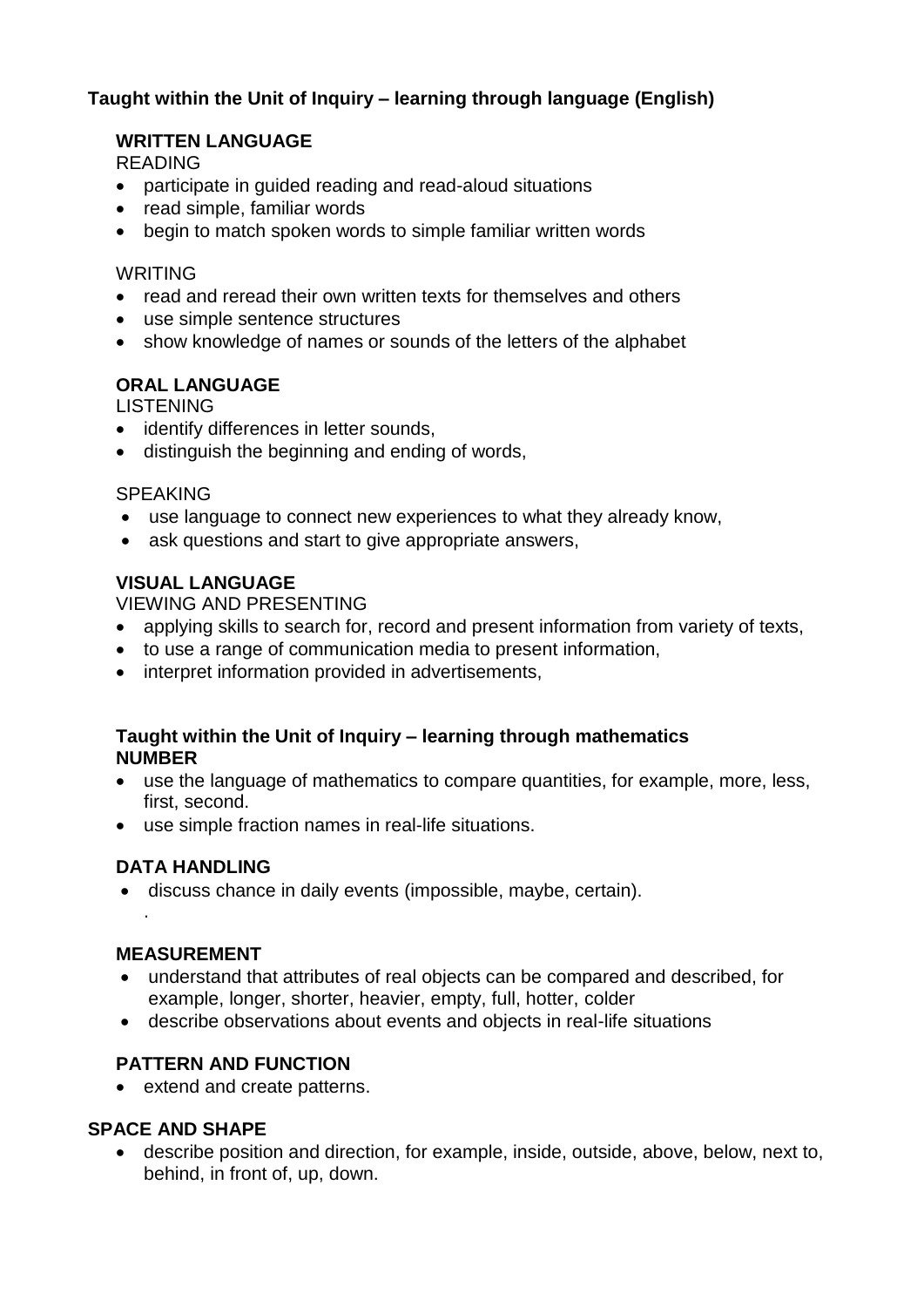explore and describe the paths, regions and boundaries of their immediate environment (inside, outside, above, below) and their position (next to, behind, in front of, up, down).

### **Taught within the Unit of Inquiry – learning through visual arts RESPONDING**

- observe the relationships within an artwork and construct meaning;
- create artwork in response to a variety of stimuli;

### **CREATING**

- combine different formal elements to create a specific effect;
- use imagination and experiences to inform their art making,
- participate in individual and collaborative creative experiences,

#### **Taught within the Unit of Inquiry – learning through dance RESPONDING**

- describe the ideas and feelings communicated through body movements
- identify and explain why certain body postures and movements communicate certain ideas and feelings

## **CREATING**

- develop physical awareness in using isolated body movements and gross motor skills
- develop the ability to cooperate and communicate with others in creating dance

### **Taught within the Unit of Inquiry – learning through drama RESPONDING**

- use materials to symbolically show location and character
- respond to dramatic ideas through spoken, visual, auditory and kinesthetic mediums.

## **CREATING**

- explore familiar roles, themes and stories dramatically
- create roles in response to props, set and costumes
- work individually or in groups with confidence

### **Taught within the Unit of Inquiry – learning through music RESPONDING**

- listen to music and create their own work in response
- express their responses to music in multiple ways(drawings, games, songs, dance, oral discussion)

## **CREATING**

- recreate sounds from familiar experiences
- participate in performing and creating music both individually and collectively

### **Taught within the Unit of Inquiry – learning through personal, social and physical education**